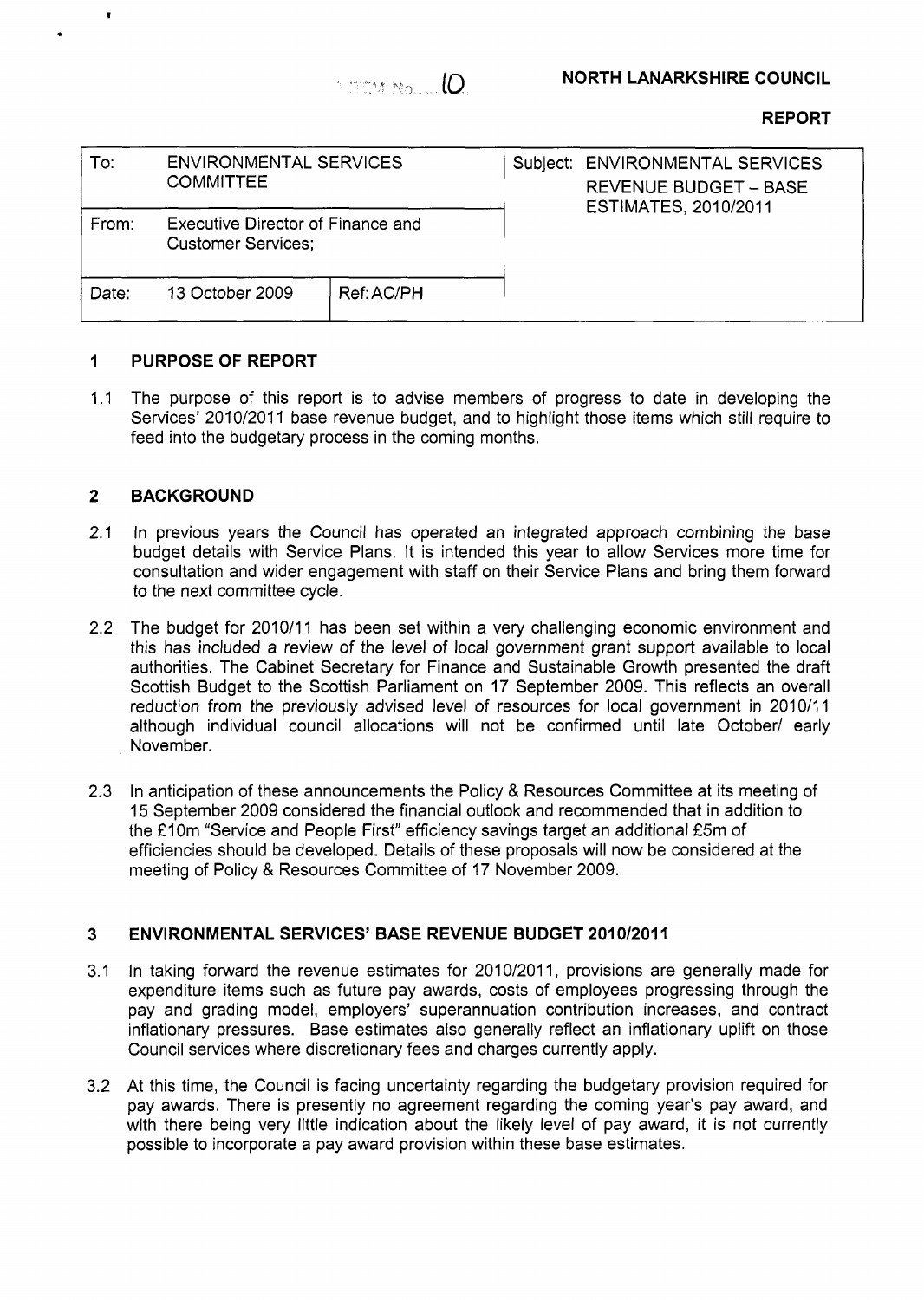- 3.3 All Services' base estimates for 2010/2011 include an allowance for staff progressing through the pay and grading models, and recognise that employers' superannuation contributions will increase from 17.7% to 18.6%. In addition, base budgets include indicative inflationary uplifts for all contracts, allow for 3% uplift on the Council's discretionary fees and charges, and reflect an anticipated increase regarding non-domestic rates. No other inflationary increases have been included within base budgets.
- 3.4 Moreover, the base budget also recognises the unavoidable growth commitments facing the Service in relation to waste disposal and recycling initiatives.
- 3.5 A summary of the base Revenue Budget for 2010/2011 is outlined in Table 1 below for member consideration. This table illustrates that presently, the movement from Environmental Services' 2009/2010 budget is **f** 3.222m.

|                                          |                                                     | £000    |
|------------------------------------------|-----------------------------------------------------|---------|
| Base Revenue Budget 2009/2010            |                                                     | 101,905 |
| Less:                                    | Removal one-off Growth 2009/2010                    | 2.719   |
|                                          | <b>Revised Base Estimate 2009/2010</b>              | 99,186  |
| Add:                                     | Provision for Cost Pressures 2010/2011 (Appendix 1) | 1,679   |
|                                          | Unavoidable Growth Commitments (per para 3.4)       | 1,543   |
| Indicative Base Revenue Budget 2010/2011 |                                                     | 102,408 |

## **4 FURTHER DEVELOPMENT OF REVENUE BUDGET 2010/2011**

- 4.1 In addition to incorporating the outcome of national negotiations for future pay awards and the approved efficiency savings, members should note that the base budgets identified above will be adjusted later to reflect any movements in underlying contract inflation assumptions and finalisation of centrally allocated budgets such as capital charges, central repairs, apportioned expenses and non-domestic rates.
- 4.2 Thereafter, and over the coming months, Service budgets will be consolidated to enable the Council to finalise its overall spending plans and council tax levels for the 2010/2011 financial year.

### **5 RECOMMENDATION**

*8* 

**c** 

- 5.1 The Environmental Services Committee is requested to:
	- i. Note the arrangements for taking forward the budget process for 2010/11 and approve the base budget adjustments contained within this report.

That here

**Executive Director of Finance** & **Customer Services** 

For further details please contact Paul Hughes on extension 2200